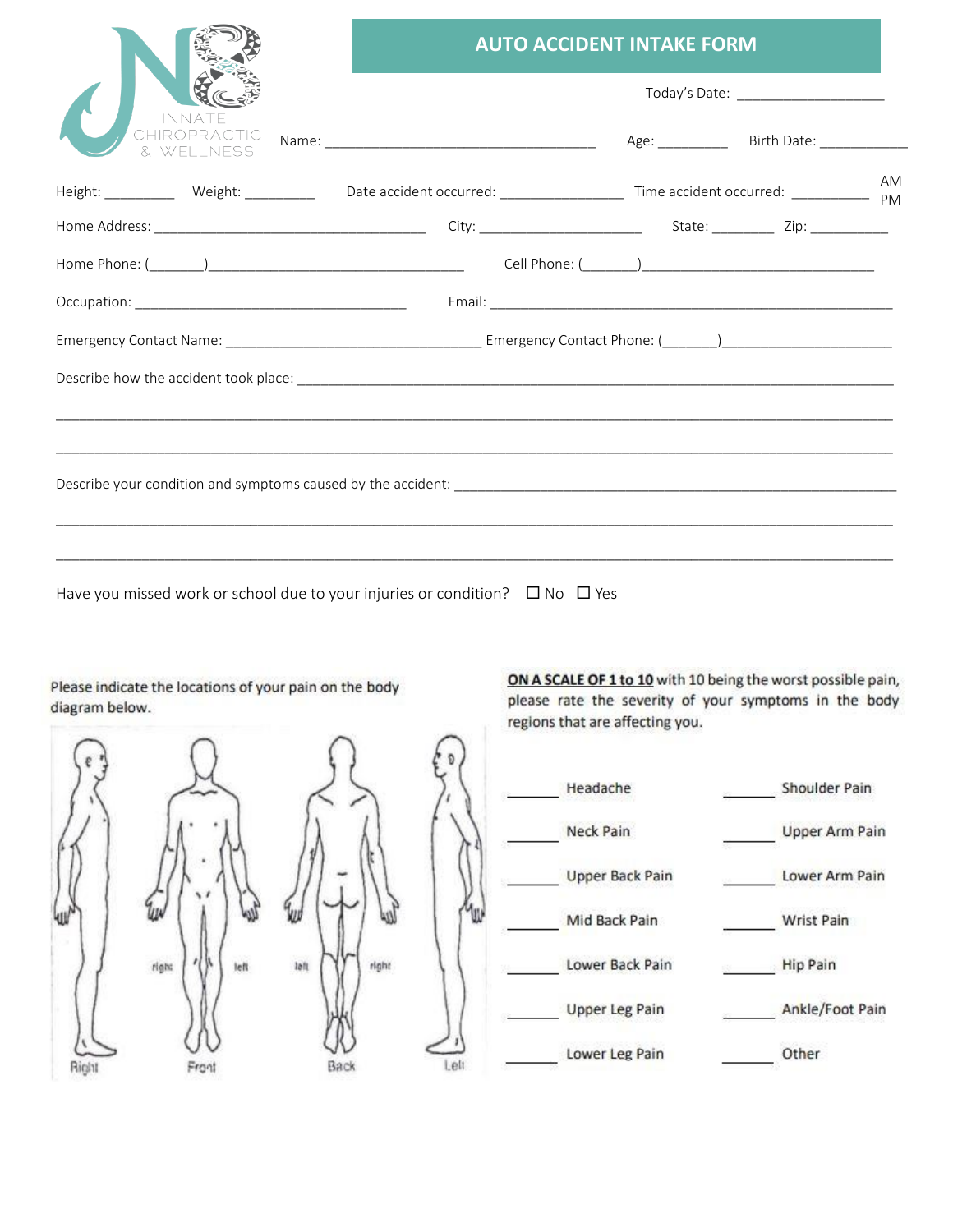| <b>Auto-Accident Specific Information</b>                                                                                                                                                                                  |                                                                                                                                                                                                                                                                                                                                                                                                                                                                                                                                                                                                                                                                                                                                                                                                                                                      |  |  |  |  |
|----------------------------------------------------------------------------------------------------------------------------------------------------------------------------------------------------------------------------|------------------------------------------------------------------------------------------------------------------------------------------------------------------------------------------------------------------------------------------------------------------------------------------------------------------------------------------------------------------------------------------------------------------------------------------------------------------------------------------------------------------------------------------------------------------------------------------------------------------------------------------------------------------------------------------------------------------------------------------------------------------------------------------------------------------------------------------------------|--|--|--|--|
| Were you the:                                                                                                                                                                                                              | $\Box$ Driver $\Box$ Passenger $\Box$ Pedestrian                                                                                                                                                                                                                                                                                                                                                                                                                                                                                                                                                                                                                                                                                                                                                                                                     |  |  |  |  |
| Automobile you were in:                                                                                                                                                                                                    |                                                                                                                                                                                                                                                                                                                                                                                                                                                                                                                                                                                                                                                                                                                                                                                                                                                      |  |  |  |  |
| Damage to your car:                                                                                                                                                                                                        | □ Front □ Rear □ Pedestrian □ Driver Side □ Passenger Side □ Bumper □ Fender                                                                                                                                                                                                                                                                                                                                                                                                                                                                                                                                                                                                                                                                                                                                                                         |  |  |  |  |
| Damage amount estimate:                                                                                                                                                                                                    | \$ □ Minor □ Major □ Total                                                                                                                                                                                                                                                                                                                                                                                                                                                                                                                                                                                                                                                                                                                                                                                                                           |  |  |  |  |
| Other automobile:                                                                                                                                                                                                          |                                                                                                                                                                                                                                                                                                                                                                                                                                                                                                                                                                                                                                                                                                                                                                                                                                                      |  |  |  |  |
| Damage to other car:                                                                                                                                                                                                       | $\Box$ Front $\Box$ Rear $\Box$ Pedestrian $\Box$ Driver Side $\Box$ Passenger Side $\Box$ Bumper $\Box$ Fender                                                                                                                                                                                                                                                                                                                                                                                                                                                                                                                                                                                                                                                                                                                                      |  |  |  |  |
| Damage amount estimate:                                                                                                                                                                                                    | $\Box$ Minor $\Box$ Major $\Box$ Total                                                                                                                                                                                                                                                                                                                                                                                                                                                                                                                                                                                                                                                                                                                                                                                                               |  |  |  |  |
| Where did the accident happen?                                                                                                                                                                                             |                                                                                                                                                                                                                                                                                                                                                                                                                                                                                                                                                                                                                                                                                                                                                                                                                                                      |  |  |  |  |
| Was it:                                                                                                                                                                                                                    | $\Box$ Controlled intersection $\Box$ Uncontrolled $\Box$ Not an intersection                                                                                                                                                                                                                                                                                                                                                                                                                                                                                                                                                                                                                                                                                                                                                                        |  |  |  |  |
| Was there a traffic light?                                                                                                                                                                                                 | $\Box$ None $\Box$ Green $\Box$ Red $\Box$ Turn Arrow $\Box$ Stop Sign                                                                                                                                                                                                                                                                                                                                                                                                                                                                                                                                                                                                                                                                                                                                                                               |  |  |  |  |
| Were you:                                                                                                                                                                                                                  | $\Box$ Slowly Moving $\Box$ Moving $\Box$ Stopped                                                                                                                                                                                                                                                                                                                                                                                                                                                                                                                                                                                                                                                                                                                                                                                                    |  |  |  |  |
| Speeds:                                                                                                                                                                                                                    | How fast were you going? ____________ MPH How fast were they going? ___________ MPH                                                                                                                                                                                                                                                                                                                                                                                                                                                                                                                                                                                                                                                                                                                                                                  |  |  |  |  |
| Time of Day:                                                                                                                                                                                                               | $\Box$ Day $\Box$ Twilight $\Box$ Night                                                                                                                                                                                                                                                                                                                                                                                                                                                                                                                                                                                                                                                                                                                                                                                                              |  |  |  |  |
| <b>Weather conditions:</b>                                                                                                                                                                                                 | $\Box$ Clear $\Box$ Cloudy $\Box$ Rainy $\Box$ Sunny                                                                                                                                                                                                                                                                                                                                                                                                                                                                                                                                                                                                                                                                                                                                                                                                 |  |  |  |  |
| Street surface:<br>Type of impact?                                                                                                                                                                                         |                                                                                                                                                                                                                                                                                                                                                                                                                                                                                                                                                                                                                                                                                                                                                                                                                                                      |  |  |  |  |
| Brakes on impact?                                                                                                                                                                                                          | $\Box$ Rear End $\Box$ Front $\Box$ Side Impact $\Box$ Roll Over                                                                                                                                                                                                                                                                                                                                                                                                                                                                                                                                                                                                                                                                                                                                                                                     |  |  |  |  |
| How far did your car move?                                                                                                                                                                                                 | $\Box$ Locked Tight $\Box$ Loosely Applied $\Box$ None<br>$\Box$ Did not move $\Box$ Moved 1-5 ft $\Box$ Moved 6-10 ft $\Box$ Moved over 10 ft                                                                                                                                                                                                                                                                                                                                                                                                                                                                                                                                                                                                                                                                                                       |  |  |  |  |
| Seat Belt/Shoulder harness:<br>Is the car equipped with airbags?<br>Did you see the impact coming?<br>On impact, your head was looking:<br>Do you remember accident happening? $\Box$ Yes $\Box$ No<br>Taken by ambulance? | $\Box$ Yes $\Box$ No<br><b>Headrest:</b> $\Box$ Yes $\Box$ No<br><b>Headrest Position:</b> $\square$ Up $\square$ Down<br>$\Box$ Yes $\Box$ No<br>Did they deploy? $\Box$ Yes $\Box$ No<br>Did you brace yourself for impact? $\square$ Yes $\square$ No<br>$\Box$ Yes $\Box$ No<br>$\Box$ Ahead $\Box$ Behind $\Box$ Up $\Box$ Down $\Box$ To the Right $\Box$ To the Left<br>On impact, were you: □ Thrown forward □ Thrown backward □ Thrown sideways □ Other: ___________<br><b>Head trauma?</b> $\Box$ Yes $\Box$ No Loss of consciousness? $\Box$ Yes $\Box$ No If yes, for how long?<br><b>Hospital:</b> □ Yes □ No Name of hospital: __________________________How long there? _________________<br>$\Box$ Yes $\Box$ No<br><b>X-rays taken?</b> $\Box$ Yes $\Box$ No X-ray areas: $\Box$ Neck $\Box$ Mid-back $\Box$ Low back $\Box$ Other: |  |  |  |  |
|                                                                                                                                                                                                                            | Describe your pain: $\Box$ Burning $\Box$ Sharp $\Box$ Dull $\Box$ Ache $\Box$ Stabbing $\Box$ Radiating $\Box$ Throbbing $\Box$ Other                                                                                                                                                                                                                                                                                                                                                                                                                                                                                                                                                                                                                                                                                                               |  |  |  |  |
|                                                                                                                                                                                                                            |                                                                                                                                                                                                                                                                                                                                                                                                                                                                                                                                                                                                                                                                                                                                                                                                                                                      |  |  |  |  |
|                                                                                                                                                                                                                            |                                                                                                                                                                                                                                                                                                                                                                                                                                                                                                                                                                                                                                                                                                                                                                                                                                                      |  |  |  |  |
|                                                                                                                                                                                                                            |                                                                                                                                                                                                                                                                                                                                                                                                                                                                                                                                                                                                                                                                                                                                                                                                                                                      |  |  |  |  |
|                                                                                                                                                                                                                            |                                                                                                                                                                                                                                                                                                                                                                                                                                                                                                                                                                                                                                                                                                                                                                                                                                                      |  |  |  |  |
|                                                                                                                                                                                                                            | ,我们就会在这里的,我们就会在这里的,我们就会在这里的,我们就会在这里的,我们就会在这里的,我们就会在这里的。""我们,我们就会不会不会。""我们,我们就会不会                                                                                                                                                                                                                                                                                                                                                                                                                                                                                                                                                                                                                                                                                                                                                                     |  |  |  |  |
| Please indicate any other health care providers you have seen for this condition or these symptoms:                                                                                                                        |                                                                                                                                                                                                                                                                                                                                                                                                                                                                                                                                                                                                                                                                                                                                                                                                                                                      |  |  |  |  |
| Provider's Name                                                                                                                                                                                                            | Type of License<br>Date of last visit                                                                                                                                                                                                                                                                                                                                                                                                                                                                                                                                                                                                                                                                                                                                                                                                                |  |  |  |  |
|                                                                                                                                                                                                                            |                                                                                                                                                                                                                                                                                                                                                                                                                                                                                                                                                                                                                                                                                                                                                                                                                                                      |  |  |  |  |